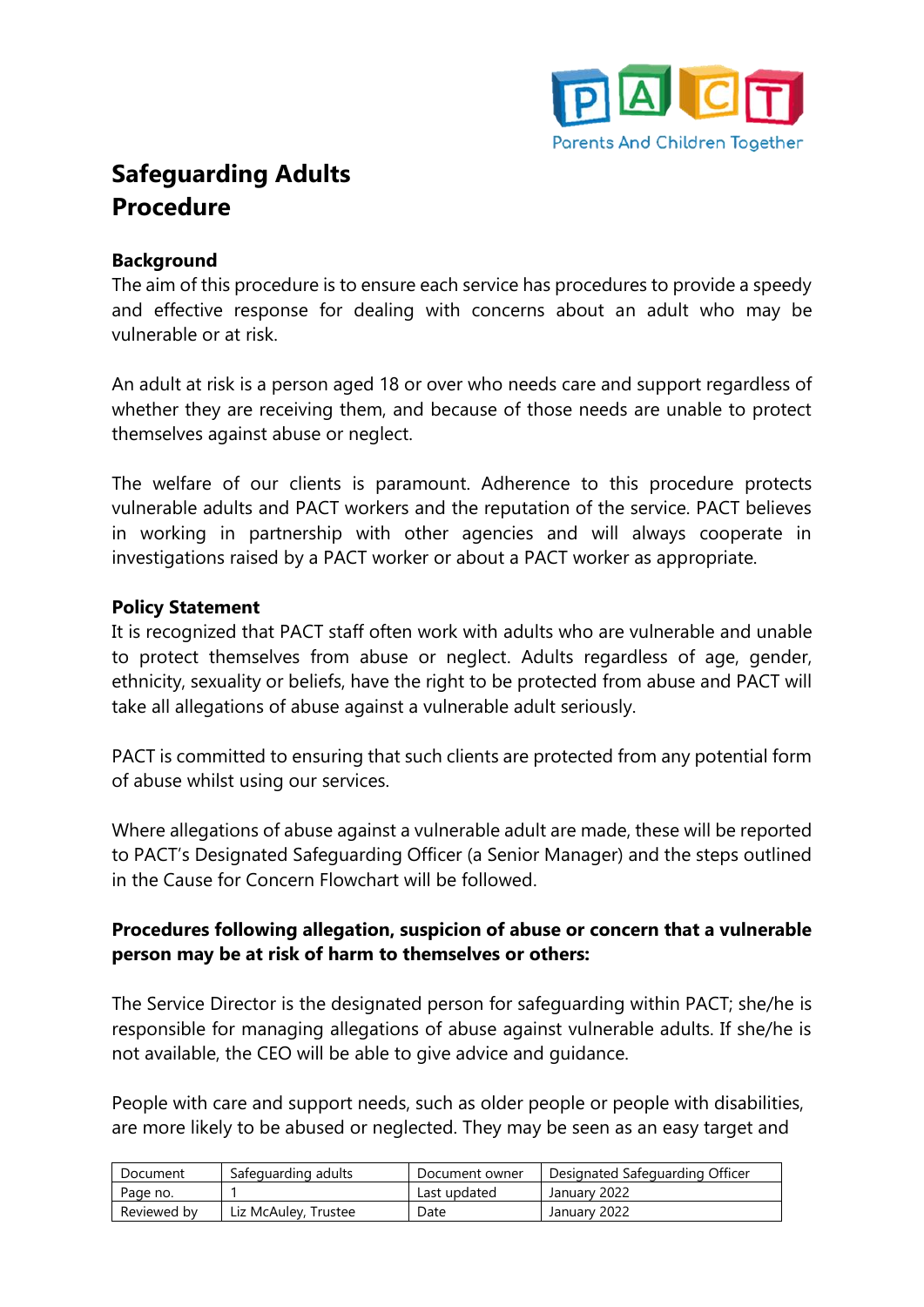may be less likely to identify abuse themselves or to report it. People with communication difficulties can be particularly at risk because they may not be able to alert others. Sometimes people may not even be aware that they are being abused, and this is especially likely if they have a cognitive impairment.

Types of abuse include (but are not limited to):

## **1. Physical abuse**.

Possible indicators include No explanation for injuries or inconsistency with the account of what happened; frequent injuries; bruising, cuts, welts, burns and/or marks on the body or loss of hair in clumps; Failure to seek medical treatment or frequent changes of GP.

## **2. Domestic violence or abuse**

Within the Domestic Abuse Act 2021, 'Abusive behaviour' is defined in the act as any of the following:

- physical or sexual abuse
- violent or threatening behaviour
- controlling or coercive behaviour
- economic abuse
- psychological, emotional or other abuse

Domestic violence and abuse includes any incident or pattern of incidents of controlling, coercive or threatening behaviour, violence or abuse between those aged 16 or over who are or have been, intimate partners or family members regardless of gender or sexuality. It also includes economic abuse, so called 'honour' -based violence, female genital mutilation and forced marriage. Possible indicators include Low self-esteem, feeling that the abuse is their fault when it is not; verbal abuse and humiliation in front of others; fear of outside intervention; damage to home or property; isolation – not seeing friends and family; limited access to money.

## **3. Sexual abuse**

Possible indicators include bruising, particularly to the thighs, buttocks and upper arms and marks on the neck; bleeding, pain or itching in the genital area; unusual difficulty in walking or sitting; self-harming; poor concentration, withdrawal, sleep disturbance; excessive fear/apprehension of, or withdrawal from, relationships.

## **4. Psychological or emotional abuse**

Possible indicators include an air of silence when a particular person is present; withdrawal or change in the psychological state of the person; insomnia; low selfesteem; uncooperative and aggressive behaviour; signs of distress: tearfulness, anger.

### **5. Financial or material abuse**

| Document    | Safeguarding adults  | Document owner | Designated Safeguarding Officer |
|-------------|----------------------|----------------|---------------------------------|
| Page no.    |                      | Last updated   | January 2022                    |
| Reviewed by | Liz McAuley, Trustee | Date           | January 2022                    |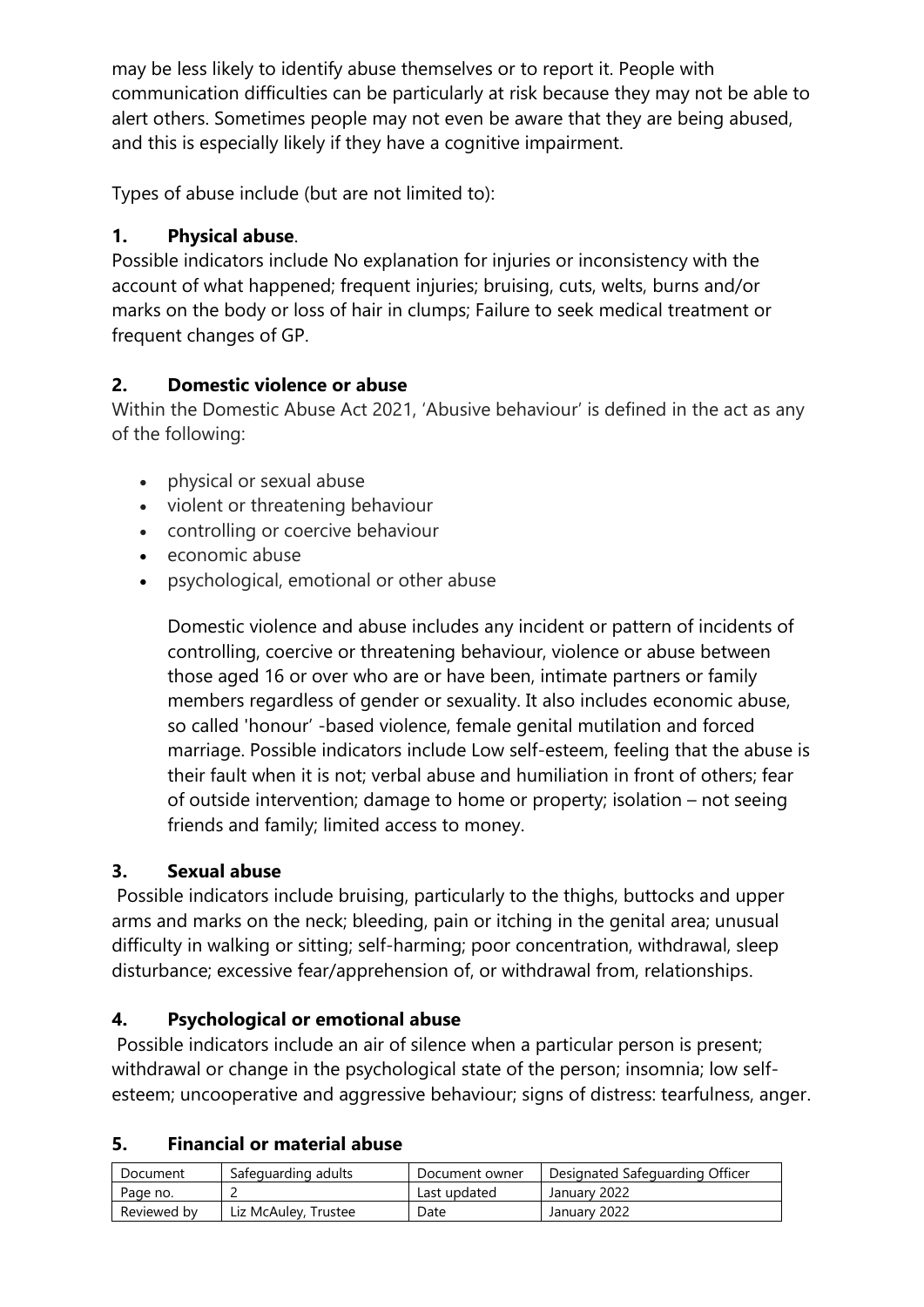Possible indicators include missing personal possessions; unexplained lack of money or inability to maintain lifestyle; rent arrears and eviction notices

## **6. Modern slavery**

Indicators of modern slavery may include signs of physical or emotional abuse; appearing to be malnourished, unkempt or withdrawn; isolation from the community; seeming under the control or influence of others; living in dirty, cramped or overcrowded accommodation and or living and working at the same address; lack of personal effects or identification documents; always wearing the same clothes

# **7. Self-neglect**

Possible indicators include very poor personal hygiene; unkempt appearance; lack of essential food, clothing or shelter; malnutrition and/or dehydration; living in squalid or unsanitary conditions; hoarding; inability or unwillingness to take medication or treat illness or injury.

The above list is not exhaustive and people may be subject to a number of abuse types at the same time. Many types of abuse are also criminal offences and should be treated as such.

If you are concerned that an adult may be at risk of abuse from others or that they may harm themselves, discuss your concerns with your Line Manager without delay. A Cause for Concern report will be completed and sent to the DSO within 24 hours, with actions discussed agreed and recorded on file.

A vulnerable adult may disclose abuse to you, or a third party may tell you of the abuse or suspected abuse.

- 1. The PACT worker will make a note of the time and date that the allegation or disclosure was made, who made the allegation, and the nature of the allegation
- 2. The PACT worker will record only the facts, preferably in the language/words used by the person making the allegation, and will not ask any questions which may seem to be 'leading'
- 3. The PACT worker will then report the allegation to their Line Manager immediately and the Cause for Concern system activated (outlined in the Cause for Concern Flowchart).
- 4. The person making the allegation or disclosure will be informed of what will happen; they will be told that the Line Manager will not automatically report the allegation to the authorities, but that this is a possibility.
- 5. The Manager will inform the Designated Safeguarding Officer.
- 6. The service will not participate in any form of 'investigation', i.e., must not start a process of 'fact finding'. If the service is subsequently required to take part in a criminal investigation or a Serious Case Review, the Senior Manager will take appropriate advice

| Document    | Safeguarding adults  | Document owner | Designated Safeguarding Officer |
|-------------|----------------------|----------------|---------------------------------|
| Page no.    |                      | Last updated   | January 2022                    |
| Reviewed by | Liz McAuley, Trustee | Date           | January 2022                    |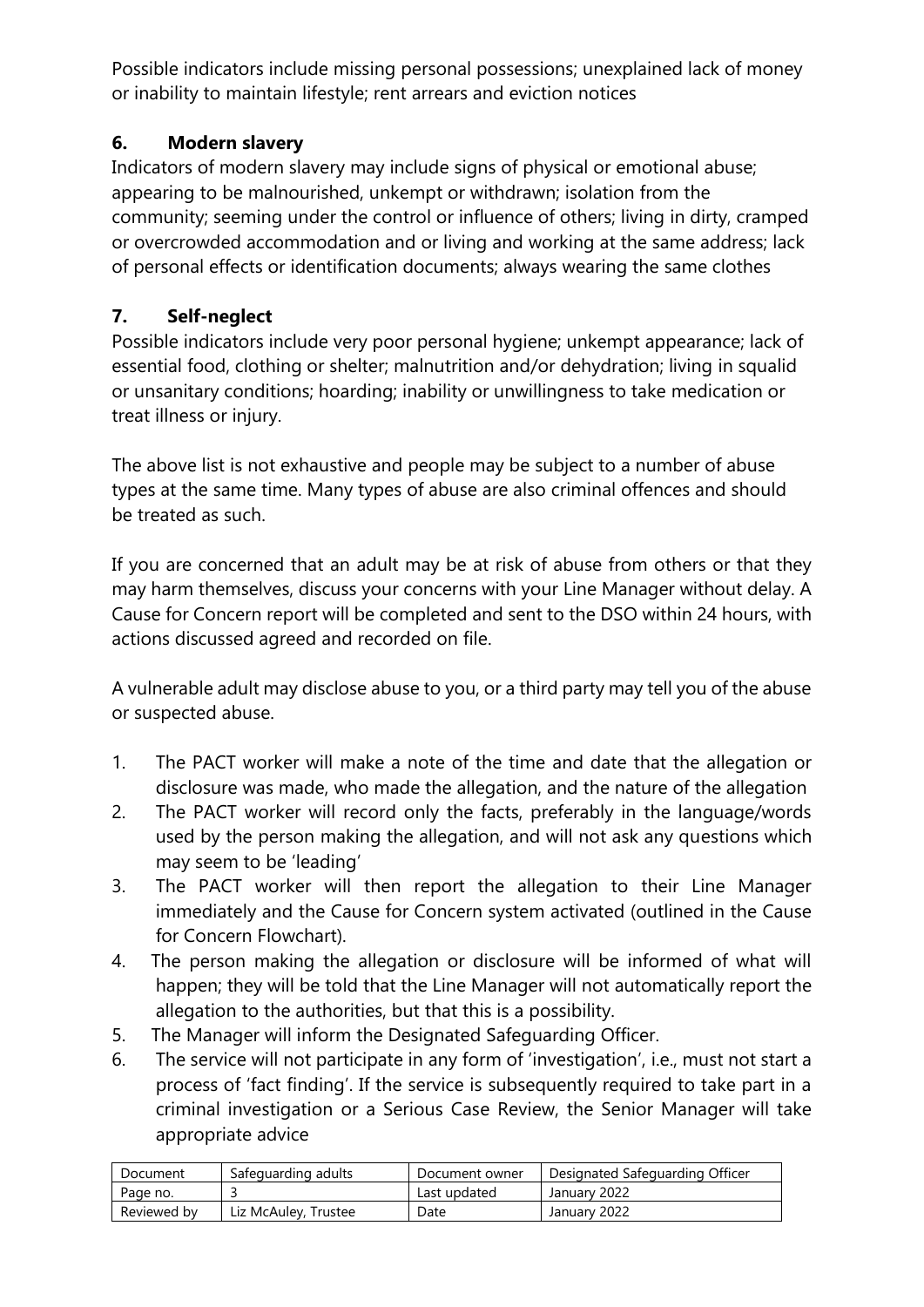- 7. In the majority of cases the service should offer to support the person making the disclosure/allegation and make them aware of the options that are available to them for example contacting the local adult social care team or police. In some cases, the PACT worker may offer to help them make initial contact with these agencies.
- 8. If, however, there is a clear and immediate danger to an individual then confidentiality will be broken, and priority given to the safety of that individual.
- 9. Equally if a client or third party makes an allegation of abuse, and it becomes clear to the service that no further action has been taken since first discussed, then it may be that the service decides to take steps to report the allegation.

If the Manager is considering reporting allegations of abuse and/or breaching confidentiality, this will first be discussed with the DSO.

#### **Protecting vulnerable adults from abuse and staff/volunteers from allegations of abuse:**

PACT staff will not:

- Visit a vulnerable adult in their home unless on an official pre-arranged visit.
- Transport a vulnerable adult alone in their car unless prior arrangements have been made with a manager or in case of a medical emergency.
- Make any comments with sexual overtones, even in humour, or partake in any 'horse play' with a vulnerable adult.
- Allow a vulnerable adult into their home.
- Engage in rough physical games apart from structured sports activities which may be part of a community event etc.
- Allow or engage in inappropriate touching of any form.
- Allow a vulnerable adult to use inappropriate language unchallenged.
- Make sexually suggestive comments about or to a vulnerable adult, even in fun.
- Let allegations a vulnerable adult makes, whether current or historical, to not be taken seriously; the correct PACT procedure will be followed.
- Undertake personal care for vulnerable adults.
- Lend money to, or borrow money or possessions from, a vulnerable adult.
- Agree to make any purchases, or undertake any financial transactions, on behalf of the client.

## **Failure to comply with this policy could lead to action under PACT's disciplinary procedure.**

#### **Further information can be found at:**

<http://www.sabberkshirewest.co.uk/>

| Document    | Safeguarding adults  | Document owner | Designated Safeguarding Officer |
|-------------|----------------------|----------------|---------------------------------|
| Page no.    |                      | Last updated   | January 2022                    |
| Reviewed by | Liz McAuley, Trustee | Date           | January 2022                    |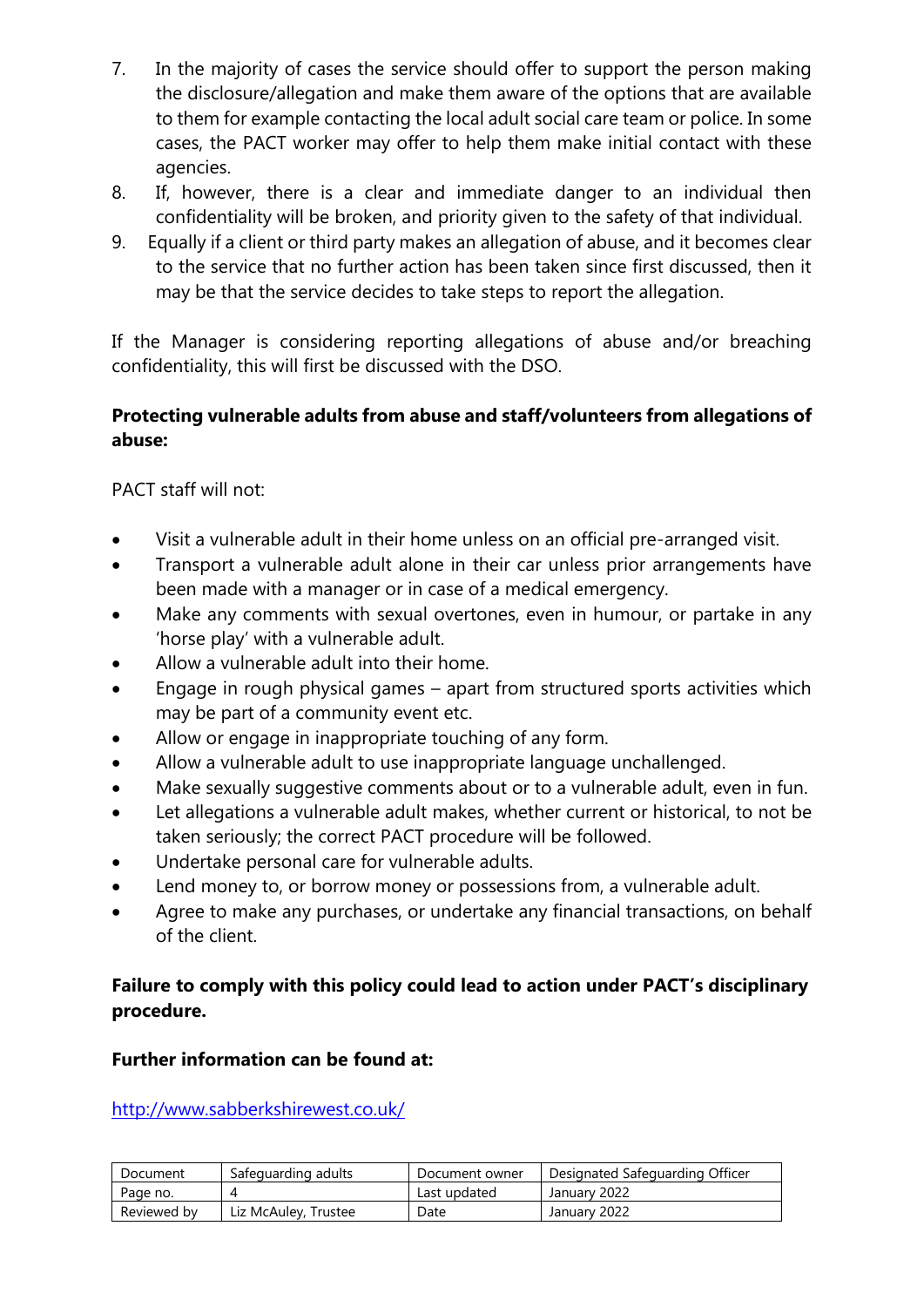# **Related documents**

Safeguarding Policy Historical Abuse procedure

| Document    | Safeguarding adults  | Document owner | Designated Safeguarding Officer |
|-------------|----------------------|----------------|---------------------------------|
| Page no.    |                      | Last updated   | January 2022                    |
| Reviewed by | Liz McAuley, Trustee | Date           | January 2022                    |